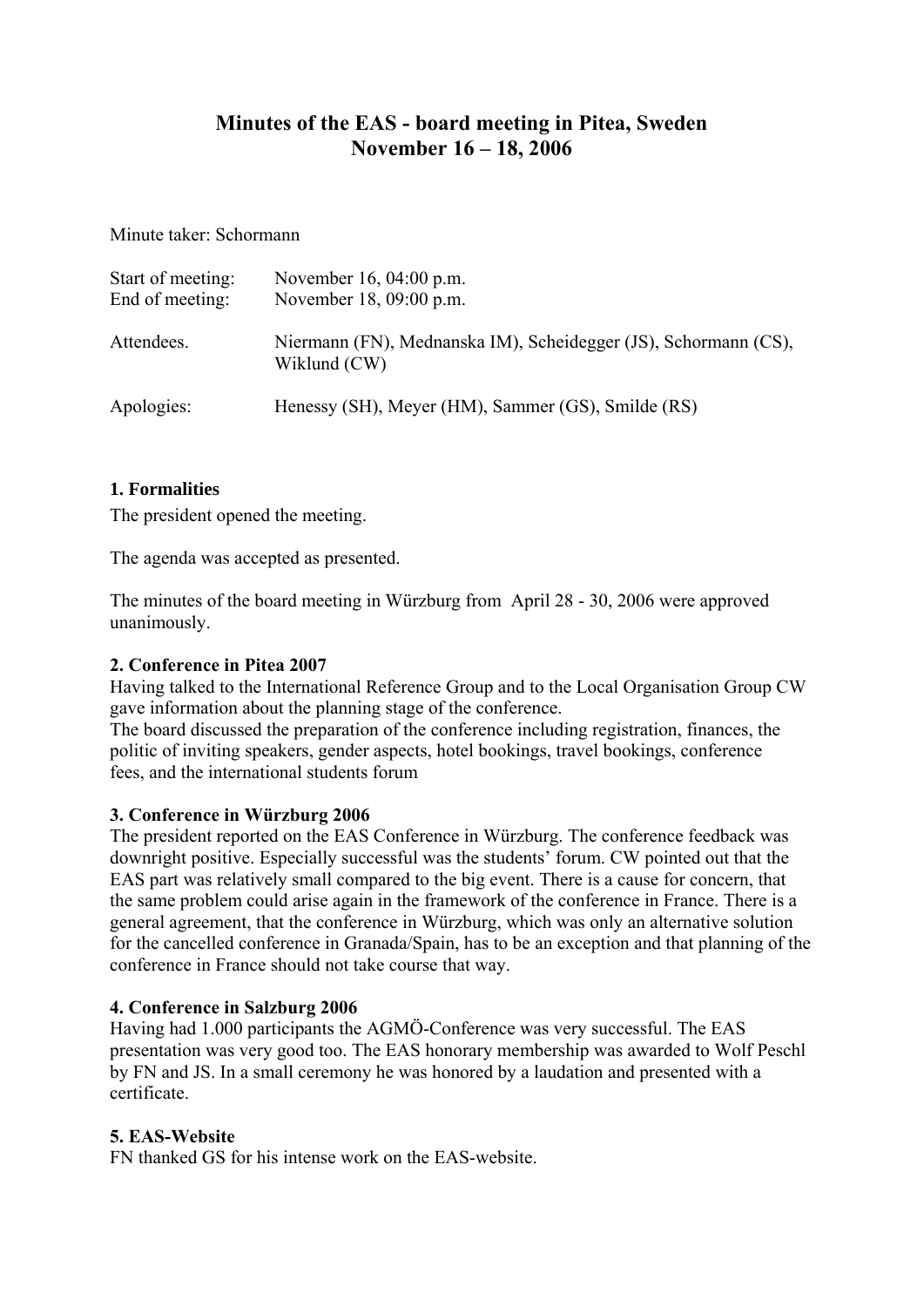## **6. NCs**

It was pointed out, how important the work of NCs is for the EAS. Most of the countrywebsites have to be improved. Each new NC should give information about his person (CV etc.) on the EAS-website. As a basic principle the NCs should give better information about themselves and they should form small teams (2-3 persons). The national associations should be well placed on the website.

## **7. Membership**

Taking care of the members should be improved.

### **8. ISME**

It was determined to continue discussing the relationship between ISME and EAS in the future.

### **9. ISME-Conference 2008, Bologna**

The conference will take place from July 19 to 26, 2008.

The EAS will organise two symposia. The main content of these two symposia will be: ..The currently significant issues of music education in Europe"

"European self-perception of music education compared to the rest of the world"

### **10. EAS-Conference 2008 in France**

HM will organise the conference preparations in close contact to FN. The board discussed the preperation of the conference

A board meeting is planned in Exeter/UK in the framework of the meNet-meeting in November 2007. Nevertheless there was discussion about holding a board meeting in France if necessary for on-site planning.

### **11. EAS-Conference 2009 in Tallinn/Estonia**

The conference topic suggested by the local organisers was accepted. It was decided to affiliate Ene Kangron as a co-opted board member. FN will organise the first conference preparations.

### **12. Journal**

Two music education journals have signalled a strong interest in linking their journals close to the EAS.

All board members are asked to comment on the question of connecting journals to the EAS.

### **13. Cooperation with Sponsors**

FN reported on the existing interest of sponsors to start a cooperation with the EAS. It was agreed that the EAS should put more effort in trying to motivate possible sponsors.

### **14. Quality and constitution of presentations as an important aspect of the EAS-policy**

FN asked all board members to reflect on how the quality of presentations can be improved in terms of preparation, communication, content, moderation, time management and visualisation. The board members are asked to submit him their ideas to that effect.

#### **15. EAS-Vicepresidency**

Christer Wiklund was voted for vice-president. Votings: 4:0:1. CW accepted the election with thanks.